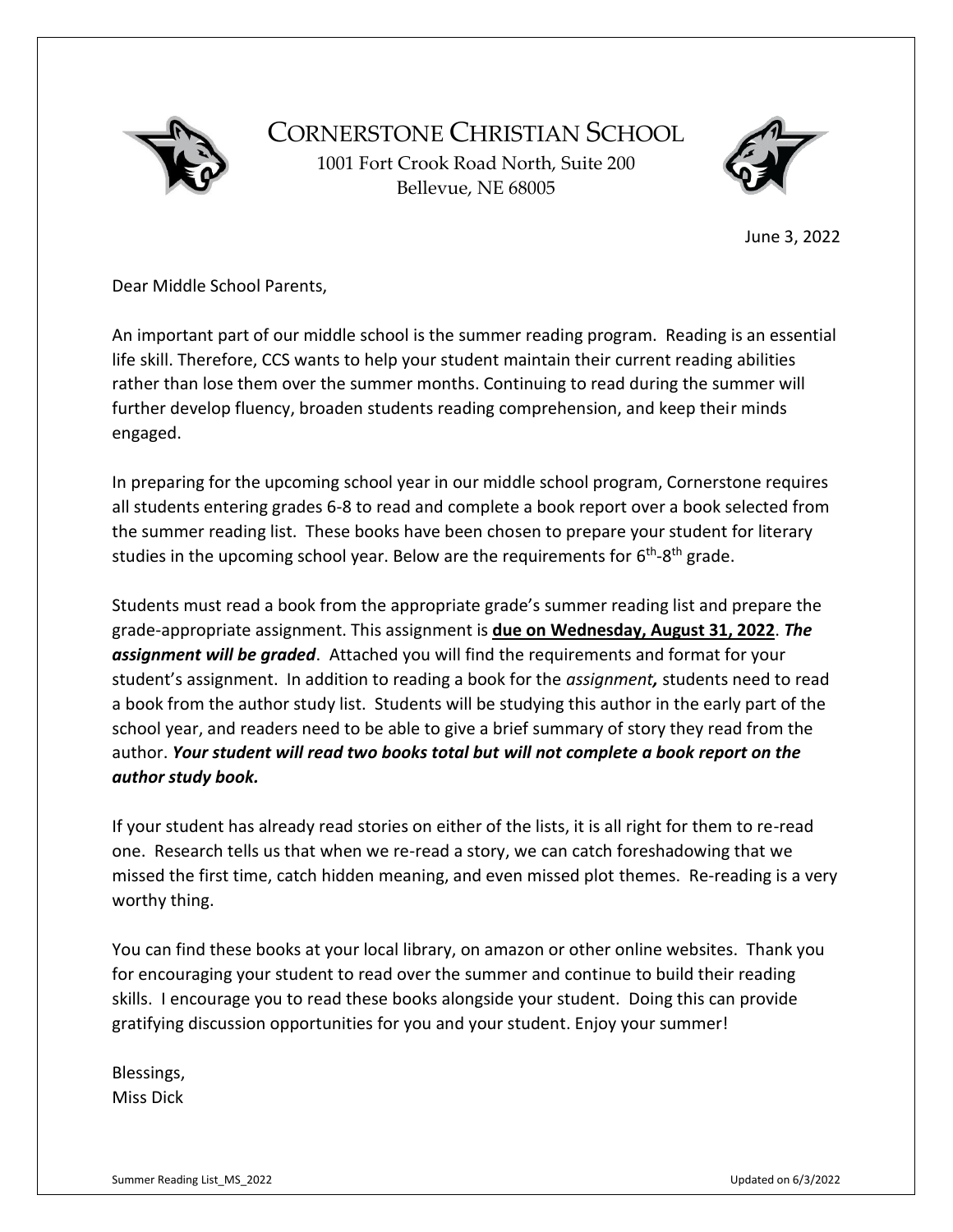# **6 th Grade**

**Author study: Mark Twain** (choose one: an abridged version is okay to read) *Be prepared for a class* 

*discussion in August.*

- *The Prince and the Pauper*
- *Connecticut Yankee in King Arthur's Court*
- *The Adventures of Tom Sawyer*

#### **Reading List for Book Report** (choose one)

- *The Secret Garden* by Frances Hodgson Burnett
- *Lily's Crossing* by Patricia Reilly Gill
- *Caddie Woodlawn* by Carol Ryrie Brink
- *Old Yeller* by Fred Gibson
- *Dragon Slippers* by J.D. George
- *Hatchet* by Gary Paulsen

#### **Written Book Review Instructions on the above book selection**

**Format:** Typed, 1-inch margins, 12 font size, Times New Roman, Single Spaced

Students will write a letter to a friend explaining the book they have just read (approximately one page). The letter must include the following elements:

- 1) title
- 2) author
- 3) main character(s)
- 4) setting --when and where the story takes place
- 5) brief summary
- 6) your opinion of the book

The letter should look and read like a letter. Address it to your friend, and sign it with your first and last name.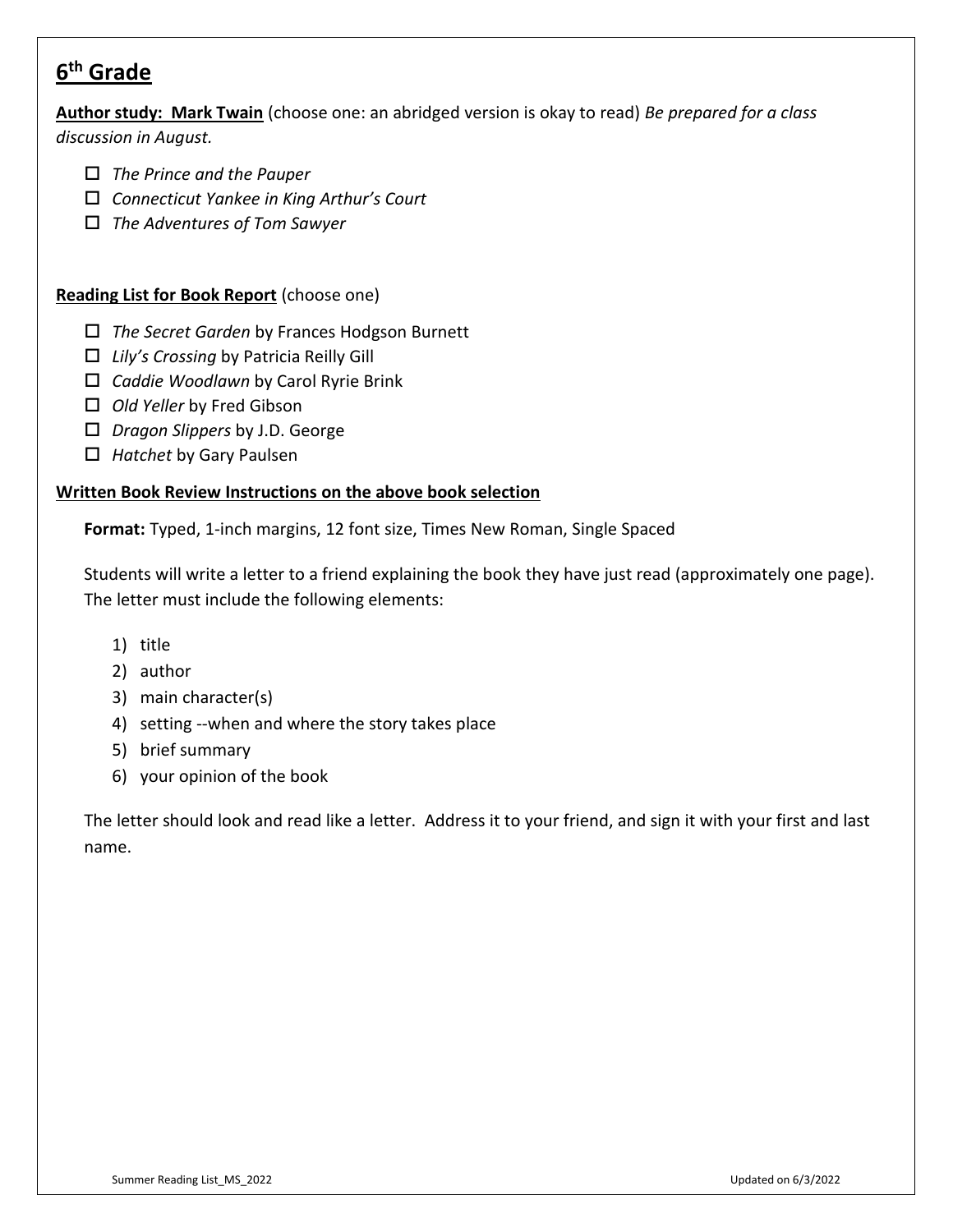## **7 th Grade**

**Author Study: Richard Peck** (choose one) *Be prepared for a class discussion in August.*

- *A Year Down Yonder*
- *On the Wings of Heroes*
- *A Long Way from Chicago*
- *The River Between Us*
- *The Teacher's Funeral*
- *A Season of Gifts*
- *The Mouse with the Question Mark Tail*

- **Reading List for Book Report** (choose one)
	- $\Box$  The Legend of Bass Reeves by Gary Paulsen
	- *Through Gates of Splendor* by Elizabeth Elliott
	- *The Hawk that Dare Not Hunt by Day* by Scott O'Dell
	- *The Giver* by Lois Lowry
	- *The War Horse* by Michael Morpurgo

### **Written Book Report Instructions on the above book selection**

**Format:** Typed, 1-inch margins, 12 font size, Times New Roman, Double Spaced, 5-paragraph book report in the following template:

Paragraph 1: The book that I read is \_\_\_\_\_\_\_\_\_\_. The author is \_\_\_\_\_\_\_\_\_\_. The book was published in (year) \_\_\_\_\_\_\_. This story is about \_\_\_\_\_\_\_\_. The type of story is \_\_\_\_\_\_\_\_\_\_.

- **Paragraph 2:** Describe the setting. This paragraph should not be longer than five (5) sentences. Start with a topic sentence and end with a transition sentence into paragraph 3. Explain where the story takes place, city, country, forest, and any other special details that will help understand the setting.
- **Paragraph 3:** Introduce the main character. This paragraph should be 5-7 sentences long. Give age, appearance and tell about the main character's personality. Give a characteristic and prove this characteristic by giving an example from the book.
- **Paragraph 4:** Tell the plot of the book by describing the main problem of the story and include two (2) other conflicts that occur along the way to solving the main problem. End this paragraph by telling the climax and resolution of the story. This paragraph should be 7-10 sentences long.
- **Paragraph 5:** Tell whether you liked or did not like the story and why. State the type of reader who would enjoy this story. This paragraph should be no longer than five (5) sentences.